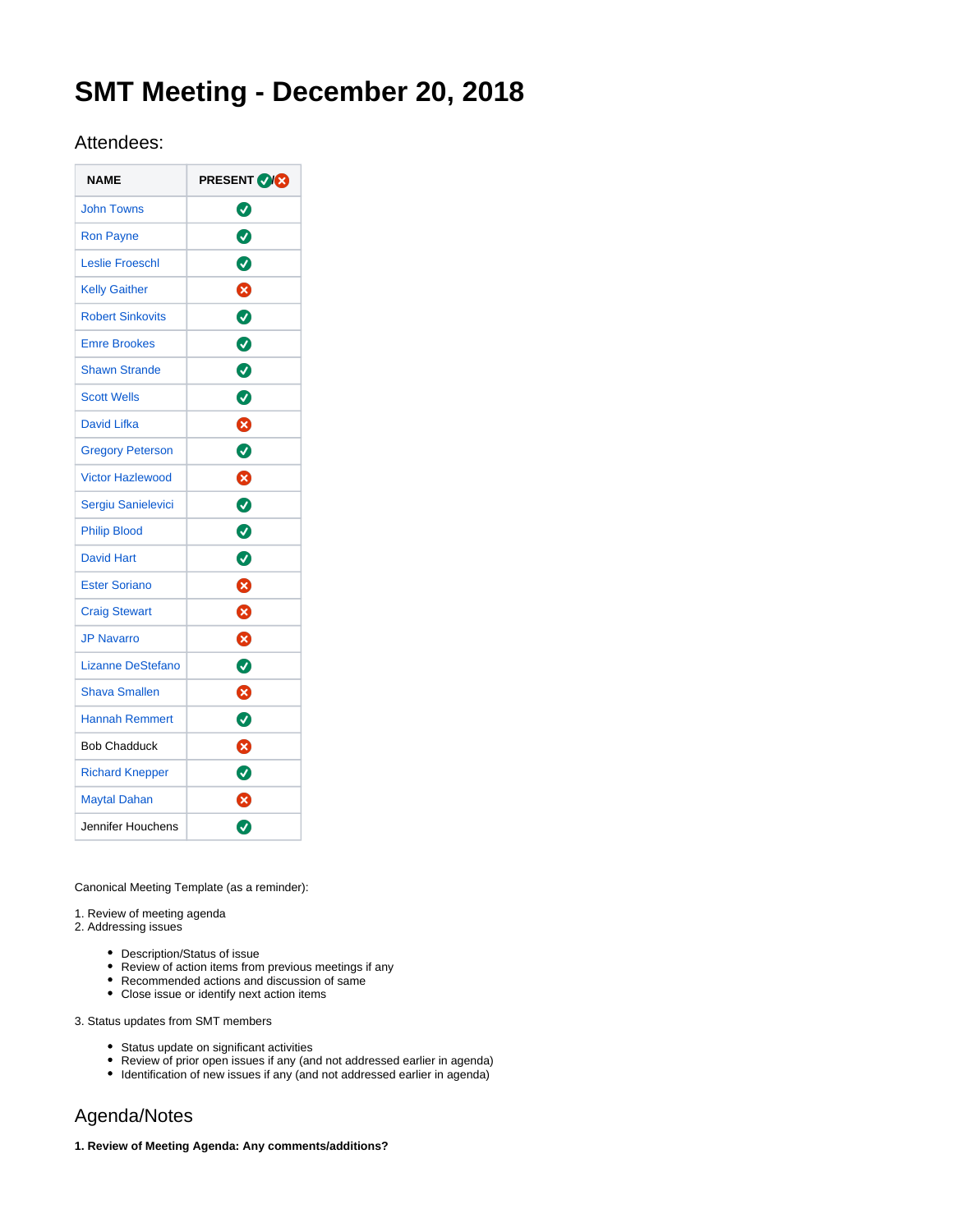# **2. XSEDE2 Reporting [\(Scott Wells](https://confluence.xsede.org/display/~swells))**

### Previously:

- Previous discussion archived: [SMT Meeting September 27, 2018](https://confluence.xsede.org/display/XT/SMT+Meeting+-+September+27%2C+2018)
- (9/27) John confirming dates for the remainder of the year.
- (9/27) Risk Review in two weeks.
- (9/28) Proposed XSEDE2 reporting schedule reviewed by John and sent to the SMT for review and approval.
- (10/11) Provide more time for completion & avoid conflicts.
	- Will require an update to PEP.
		- John has informed Bob that this is coming.
	- IPR7 work will occur during SC18, but most of the difficulty will fall to John
- (10/11) Decision to move forward with the proposed new schedule.
	- (10/25) IPR7 commences on Nov. 1. Changes to this IPR from previous ones include:
		- L2 sections should provide updates on any management changes (L2 director, L3 manager, PM change).
		- L2 section highlights that you want moved up to project level highlight, please highlight this in the template. Ron will then pull from that for the project level highlights. High impact things.
- (11/8) Positive feedback from PMs re. reporting process thus far. Deeper dive into submitted content next week. Please continue to be responsive to PMs as they try to resolve any issues/questions

#### Discussion:

- Will start on IPR8 Feb. 1.
- Any information/resolution on moving Annual Report date?
	- Due date will not move.
	- John left as option to move review to end of first week of June, but Bob scheduled the review for June 11-13
	- Bob felt 3-4 additional business days would not make a difference.
	- XRAC June 2-3; remote quarterly June 5-6 will include dry run of slides. Additional dry run Monday June 10 at noon prior to review.
	- No agenda for review yet but suspect it will be similar to last year. Will likely get more info from Bob on that early in the new year.
	- Last year John stayed for debrief with panelists on Thursday. Allows us to start thinking about responses. Others should plan to stay through Thursday morning in case of last minute homework needed on Wednesday night.

## Decisions:

#### **3. Status of new XSEDE Collaboration Webpage [\(John Towns\)](https://confluence.xsede.org/display/~jtowns)**

#### Previously:

Content Document at: [https://docs.google.com/document/d/1KMlOkekQa4b8WRuq0JZox-f151uvkX5anW7TZcwF75Q/edit#heading=h.](https://docs.google.com/document/d/1KMlOkekQa4b8WRuq0JZox-f151uvkX5anW7TZcwF75Q/edit#heading=h.k46dhc89lk0g) [k46dhc89lk0g](https://docs.google.com/document/d/1KMlOkekQa4b8WRuq0JZox-f151uvkX5anW7TZcwF75Q/edit#heading=h.k46dhc89lk0g)

## Discussion:

John reviewed this morning and text has been sent to Maytal to post. Further updating will likely need to be done eventually but this will at least get the basic info out there for people submitting proposals.

#### Decisions:

#### Follow this basic outline:

- Status update on significant activities
- Review of prior open issues if any (and not addressed earlier in agenda)
- Identification of new issues if any (and not addressed earlier in agenda)
- Identification of recent improvements implemented

#### Updates from SMT members:

- PI (John/Ron) No meeting with Bob this week. No update.
- CEE (Kelly)
	- Jennifer: Getting ready to make notification of next round of empower students. More success getting applicants this time (3x more) thanks to ER & BP teams. Thankful for their efforts.
- ECSS (Bob S/Phil)
	- Want to improve tracking staffing for ECSS. 70 people charging to ECSS spread across 10 partner sites. Sonia is taking lead. Will have point of contact at each site (subaward PI or designee) to be in touch monthly to get accurate staffing count & levels being charged.
	- Lars Koesterke at TACC replacing John Cazes as L3 for community codes. John will continue part time in role in Q3 to help Lars with transition
	- Discussion of Campus champions survey during quarterly: Question about discrimination had a lower score than would've liked (~3. 5). Dana B looked at survey and found error in how the data was compiled. Actual score was closer to 4.6. Relieved to hear this.
	- PY8 goal to incorporate staff training. Has been a challenge. Have gathered good resources & have a plan to nail this down in January. Need to plan how we'll measure & report this and how this impacts ECSS folks. Any suggestions/ideas on this are welcome.